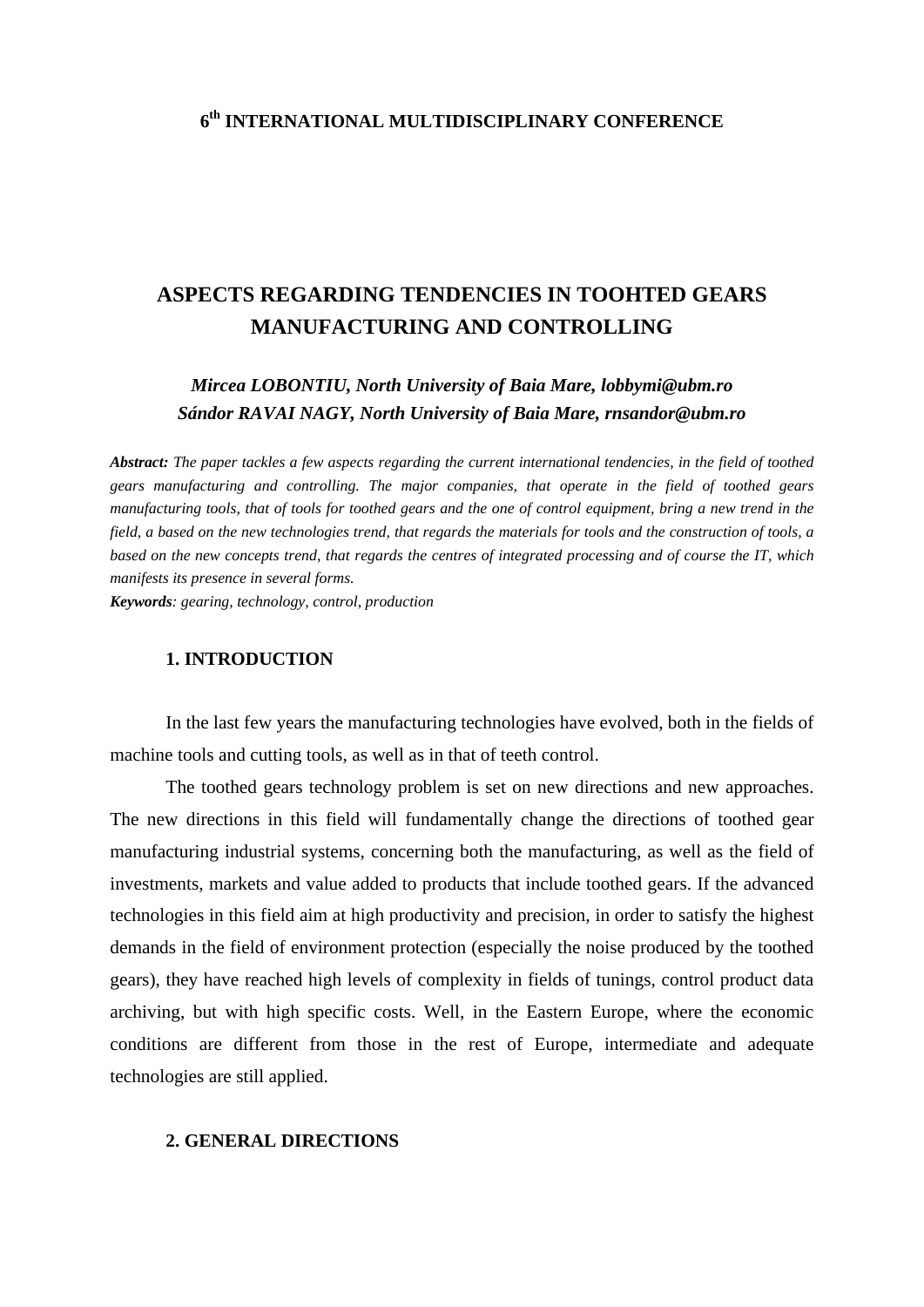The upcoming of new materials for cutting tools facilitated the structuring of tools that allow, in comparison with the current ones, much more intensive detachment of splinters. Besides assuring a high-speed cutting capacity, the tools used for cutting teeth (the hobs for different types of teeth, the pinion type cutter, the disk cutters etc.) haven't undergone significant changes from their geometry point of view, but their cutting performances have been significantly improved.

 In approaching teething problems, new directions, with outstanding technological, but also economic effects have been developed:

 a.) Deep and shallow tool geometry, with alternating gashes, increases tool life, feed rates, but reducing the hammering effect.

 b.) The chamfering and the trimming on one operation tooth gears cutting machines; the chamfering doesn't require a secondary operation, thus reducing the manufacturing time.

 c.) In the case of finishing tools, new types of materials, used at the manufacturing of abrasive disks, offering super-abrasive properties have appeared. Among these abrasive tools, there are:

- Abrasive disks with high cutting capacity;
- Diamond dressed tools;
- The CBN (Cubic Boor Nitrate) tools, which are non-reshapeable tools. On o hardened steel body, a single layer of CBN is galvanized. In the case of grinding, the steel disk profile corresponds to the generator profile of the teeth tooth.

 d.) Besides the changes underwent by the abrasive tools, the grinding machines have also suffered some changes and improvements. Thus, the new generation of grinding machines have:

- CNC command of the tool machine's movement
- Automatic CNC re-sharpening (profiling) of the abrasive disk command, assuring a constant cutting capacity of the tools as well as a constant generator profile.
- The possibility of working out teeth on the same machine via the copying or generating methods, using CBN tools or abrasive disks.

 e.) Of an ultimate importance aspect among the technological novelties is the fact that interior teeth are being rectified. A remarkable fact is that interior teeth rectifying machines have appeared. This is a feedback to the request made by the wind generators producing industry, as well as by the heavy equipment producing one. In figure 1 there are presented the rectifying systems of some such machines. These have the possibility of working out both the interior and the exterior teeth.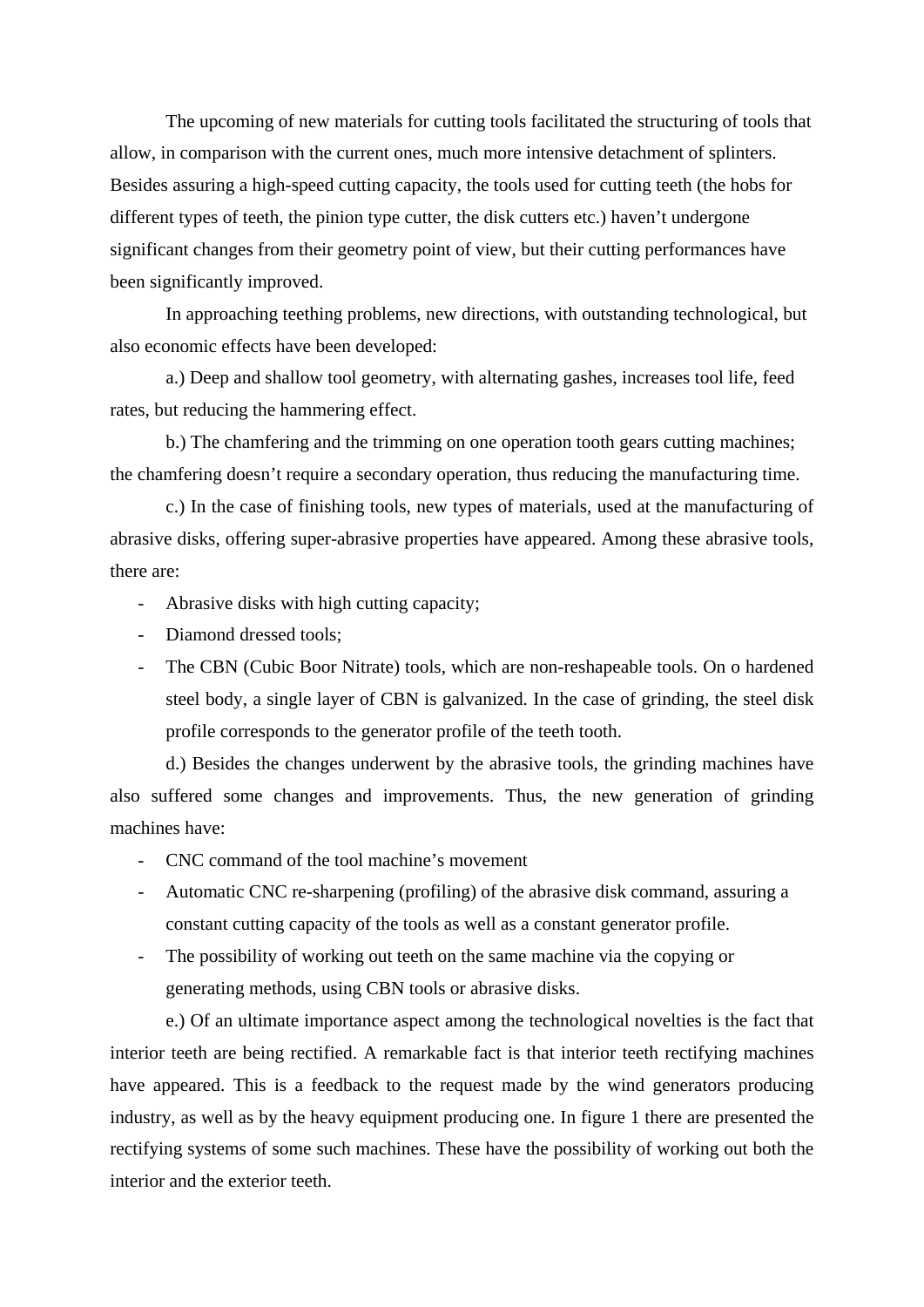

**Fig.1.** *Rectifying systems of interior teeth*

 These machines function on the principle of copying and working out the teeth gapby-gap. The abrasive disk is either profiled with the help of CNC commands or is a CBN disk.

#### **3. TENDENCIES IN THE FIELD OF TEETH GEAR CONTROL**

 For high quality products, besides small working out (cutting) prices, a highly performing, fast and efficient quality control is needed.

 The methods and the functioning principle of the teeth controlling systems are unchanged, but from the constructional point of view these equipments have become more precise and easier to use. The inter-operational control equipment, such as the plate micrometer, the calibre for toothed gears have not changed, maybe at the most, reading has become digital.

 In order to get numeric command and interfaces for the connection to computers, the classic methods of control and the equipments have been modified, so that diversion diagrams could be displayed on the computers screen, where the evaluations can be much more precise.

 Besides the classic control equipment, new control equipments, such as the teeth scanners have appeared. They record, in a single positioning, a complete topology of both flanks of each toothed gear teeth, recording out of which the errors are obtained using a computerized system (figure 2).

 Toothed gear high-speed control equipments, based on the cogging of the piece with a standard positioned toothed gear, have also been developed, the variations being recorded in comparison with the standard gear, through the reading system (figure 4).

In figure 2, there is presented the scanner for "RollScan" toothed gears, produced by Frenco GmBH Company, Germany, with the capacity of measuring 370 points in 2 minutes on a single toothed gear flank.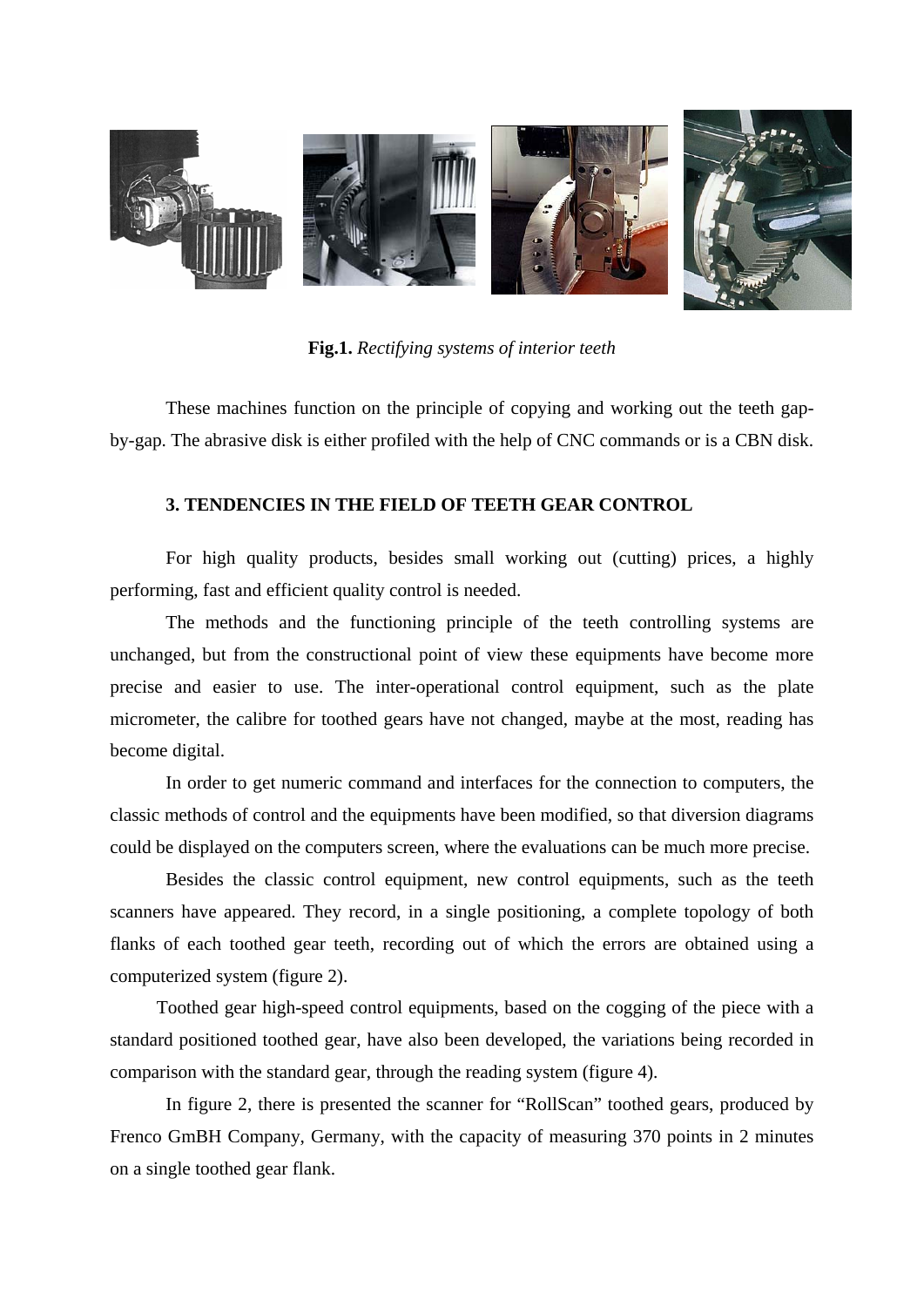

**Fig.2.** *Scanner for toothed gears*

 In figure 3 there are presented pictures of the high speed toothed gear control equipment, produced by ITW Heartland Gears Company. These types of devices can perform the measurement and the control of both exterior (figure 3.a) and interior (figure 3.b) teeth.



**Fig.3.a. Fig.3.b.** 

 An important aspect of the toothed gears control and of worked-out pieces stays in the automating and robotizing the operation, fact that determined a significant decrease in the time required by the control process and the elimination of the errors in reading and measuring, caused by the operators.

 As an answer to the CNC command tools machines and centres of working-out, included in these equipments, where the entire process of fabrication is automated, the active control systems have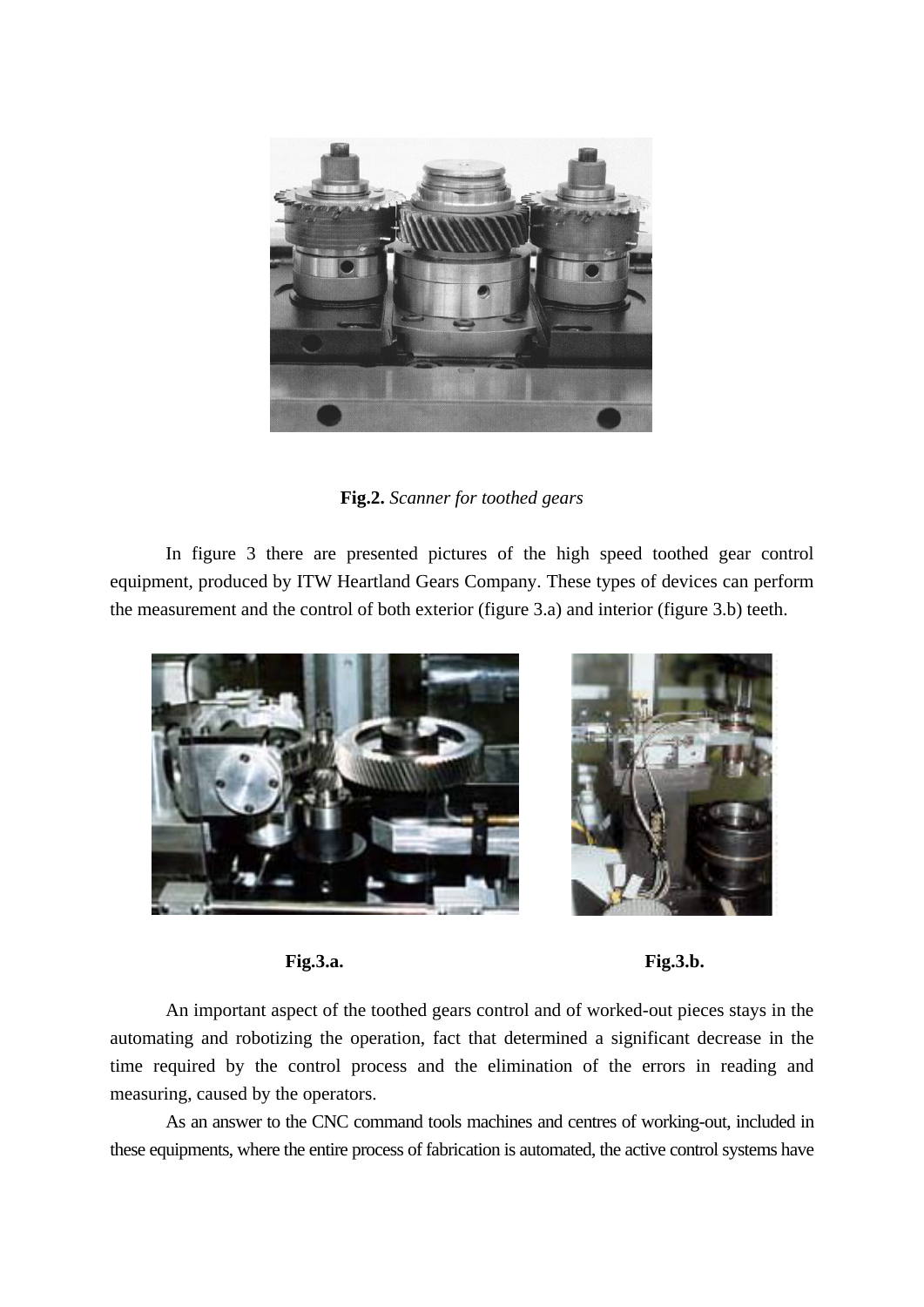appeared. The active control has been spread, creating the possibility of occurrence, during the fabrication process, of the automatic intervention in the process of cutting, too.

 In order to reduce the fabrication time, as well as of the control costs, the control equipments have become faster, which is not detrimental to their precision.

 The existence of computer assisted control systems allow a thorough analysis of the worked out pieces and the tracking down of the cause that produces the error.

#### **4. TENDENCES IN THE TOOTHED GEARS FABRICATION SYSTEMS**

 The tendencies aimed at by the manufacturers of the fabrication systems are to minimize the fabrication time, the increase in the quality of the manufactured toothed gears, the increase in the durability and maintenance of the equipments supplied by them. Major interest objectives in the field have been set towards:

 a.) The automation of pieces loading and unloading on and from workstations of the tool machines.

b.) The tool machines of the CNC command

 c.) The tool machines (the working-out centres) get high degrees of universality, thus being able to work out more types of teeth, impossible to obtain on classic tool machines, without their reconstruction and reequipping with new devices. The new tool machines combine in the same body classic machines, which work according to different teething principles, creating some flexible multifunctional units (module hob milling and pinion type cutter slotting; grinding through copying and rolling; etc.).

 d.) The manufacturing of the working-out centres. These centres can be manufactured by adding diverse exterior modules to a tool machine (such as automatic control, ulterior trimming work-outs etc.), connected via systems of transport and automated manipulation of the piece or all these are mounted on and in the interior of a sole body. These concentrations lead towards the fabrication of complete manufacturing centres, in which the semi-product enters and the final product exits, with the testing done, ready to be delivered.

 It is important to notice that today, in the production of toothed gears there is a tendency towards specialising certain companies exclusively on toothed gears production, companies that deliver toothed gears by catalogue or by special orders. Therefore, we can notice the concentration of toothed gear manufacturing in specialised companies, fact that facilitates investments and preoccupations with the technological development of a field that needs to be of high performance in machine construction.

#### **5. CONCLUSIONS**

 The technical evolutions and innovations lead to a continuous modification of toothed gears manufacturing technology. New technologies are being developed, replacing the old